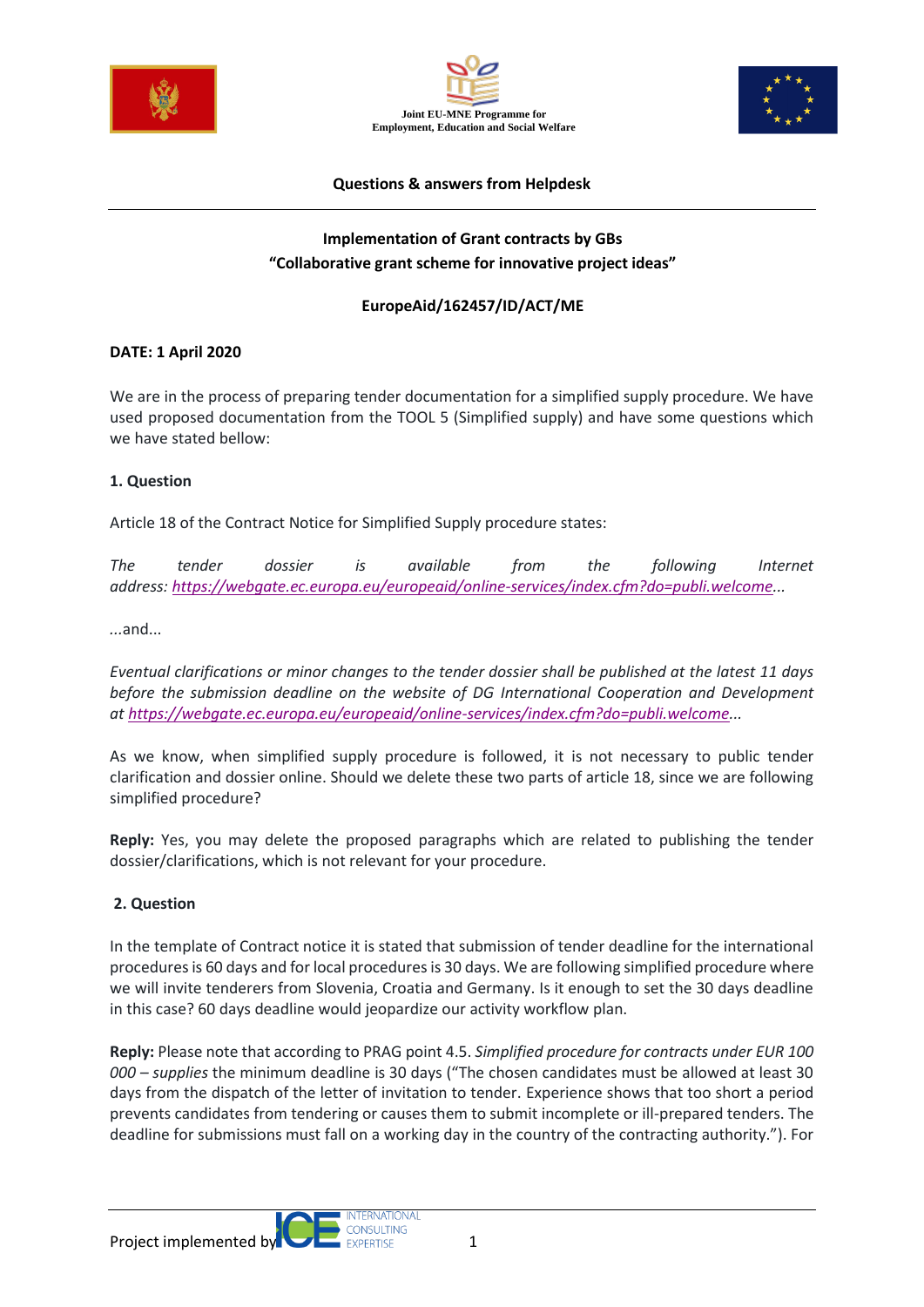





further information, please consult applicable version of PRAG (ver. 2018) that you can find on the following link: [https://ec.europa.eu/europeaid/prag/previousVersions.do.](https://ec.europa.eu/europeaid/prag/previousVersions.do)

## **3. Question**

In the article 22. of the Contract notice it is stated as follows:

*Grant contract no XX.*

What should we state instead of *XX?*

**Reply:** Under the article 22. of the Contract notice, instead of XX state the number of your Grant Contract signed with the Contracting Authority (CFCU).

## **4. Question**

Do we need to have Special condition document if we think it is not necessary or General Condition document is enough?

Can we use it but only keep articles which are necessary for our case?

**Reply:** The articles in Special conditions amplify and supplement, if necessary, the general conditions governing the contract and present specifics related to your future supply contract, for which reason they should be prepared as part of the tender dossier according to the needs of your procurement (you can adjust text of articles and exclude the ones that are not applicable) and used as template for the Supply contract with the successful tenderer.

# **5. Question**

Where can we find form A.14 (DECLARATION OF HONOUR ON EXCLUSION AND SELECTION CRITERIA**)**?

Where can we find documents c401\_fif\_en and c402\_lefind\_en and do they need to be part of tender dossier?

**Reply:** All Annexes to Practical Guide to procurement procedures (PRAG) are available on the following link: [https://ec.europa.eu/europeaid/prag/annexes.do.](https://ec.europa.eu/europeaid/prag/annexes.do)For downloading FIF (Financial identification form) Template please visit this link: [https://ec.europa.eu/info/sites/info/files/about\\_the\\_european\\_commission/eu\\_budget/fich\\_sign\\_b](https://ec.europa.eu/info/sites/info/files/about_the_european_commission/eu_budget/fich_sign_ba_gb_en_0.pdf) a gb en 0.pdf. Templates that should be submitted by the tenderers should be a part of the tender dossier.

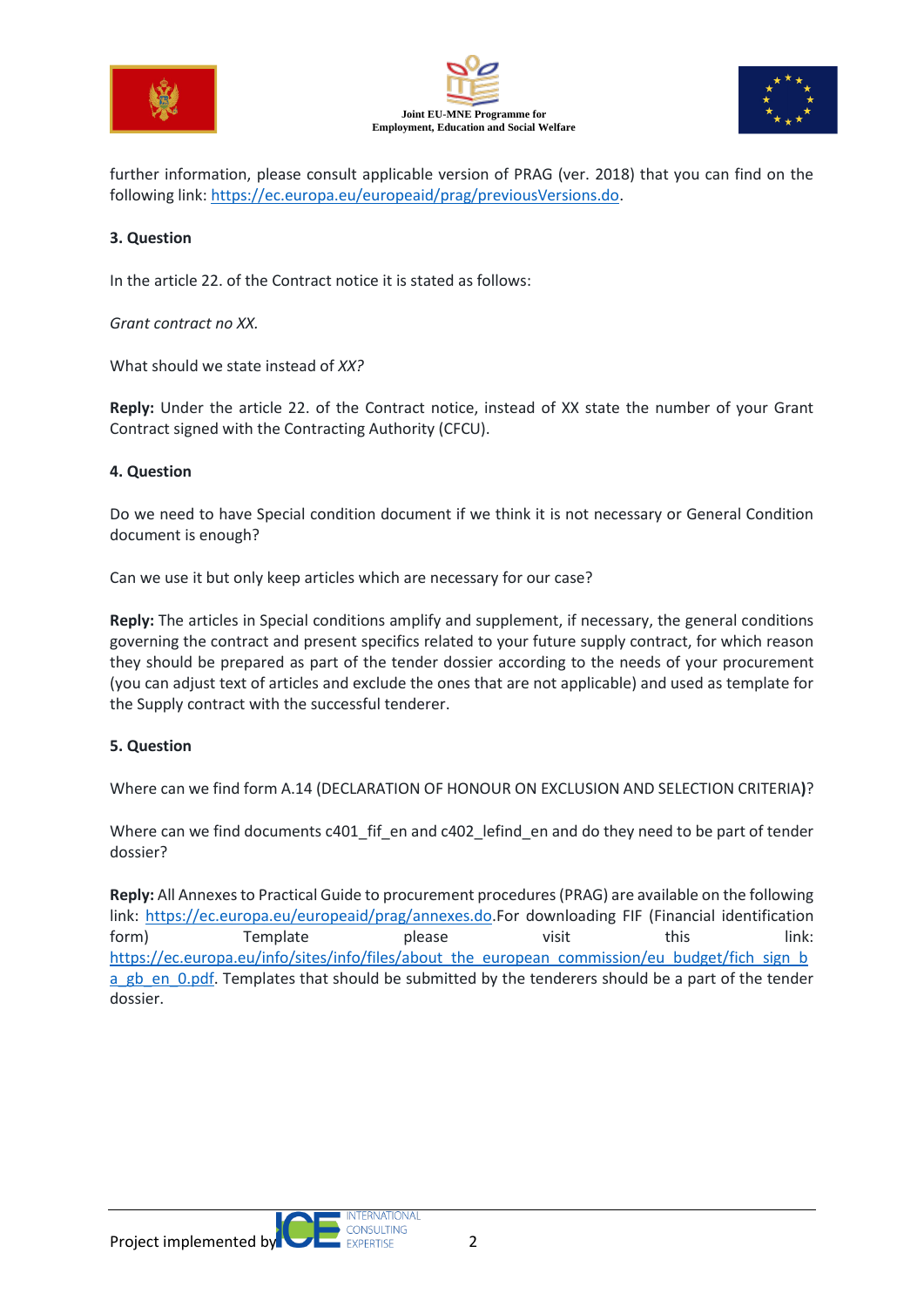





## **DATE: 2 April 2020**

1. Taking into consideration that the names of external experts including their expertise in the fields of relevance for the implementation of our Project are mentioned in *Main means for the implementation of the action (part of Project documentation)* and the fact that they were consulted during the preparatory phase of our Project, we would kindly ask for answers on the following questions:

- Do these experts have any advantage in the tender evaluation process. We would very much appreciate any advice, instruction on this subject?

**Reply:** Due to the principle of equal treatment and non-discrimination (one of the basic principles for procurement from PRAG), no physical or legal entity should have an advantage or access to tender documentation prior to any procedure – you should ensure equal opportunities under the same conditions. Experts that you have consulted during project preparation can be invited to submit their offers on the same conditions as other possible candidates ensuring the equal treatment principle.

- Should all external experts on our Project which will be engaged for the purpose of scientific analysis (2 experts) and statistics (1 expert) – the different scope of activities (budget line 5.2 Studies, Research) be subject of one tender procedure or two procedures?

**Reply:** Procurement of experts under the same tender procedure should be done if the expertise requested can be done/offered by the same experts. If a different type of expertise is required for each expert (scientific analysis and statistics), the procurement can be done separately or divided in lots, to have several key experts under one contract. In any case, to be on the safe side, before the start of the procurement procedure we advise you to wait for comments on the Procurement plan from the Contracting Authority (CFCU).

2. Are there any templates for *the Outputs - Reports* for different Project activities that need to be delivered during the Project implementation, or recommended number of pages, the structure of these reports...

**Reply:** There are no specific templates for Outputs – Reports from external experts, but they should be in line with the best practices on the market. If you already have your own templates, you can use them as well. Regarding the number of pages, structure and quality of outputs produced by external experts, they should be in line with your needs and must be in proportion to the price. It is advised that the min level of quality is described in the contract (sub-contract with the service provider), namely in the ToR (as part of the Tender documentation with details about the requested services) which will be part of the contract, as well.

#### **DATE: 7 April 2020**

We have a question regarding the cost of salaries in case the employee has increased salary in relation to the amount stated when budgeting was done. It is not a matter of requesting a refund or a budget change, but on how we can present the cost in this case?

**Reply:** While preparing the Grant contract (during the Budget clearing process), the unit cost for salaries was calculated on the basis of the last 3 payslips for each employee. In general, the increase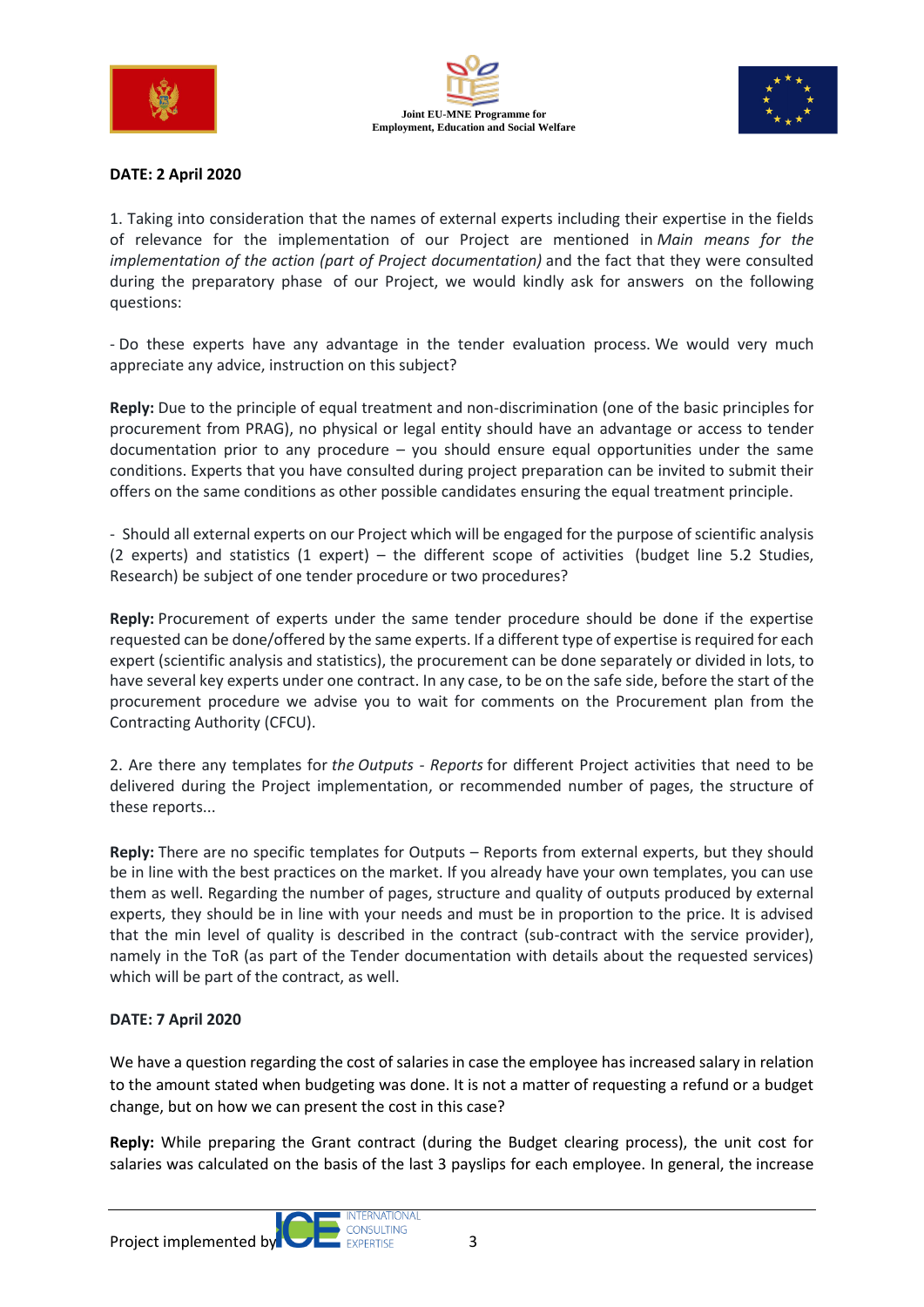





of salaries (the unit cost from the Budget of the Contract) is not allowed, namely the cost above the budgeted unit cost for salaries will not be eligible, but only in exceptional cases which should be justified and verified by the CFCU on case by case basis, such as salary increase according to national legislation (for public institutions), an increase due to the years of working experience/seniority or based on internal regulations.

The indication of the salaries (unit values under Budget heading 1 – Budget line 1.1) is only an estimated calculation of the salary costs for each team member. While preparing financial reports the actual cost of each team member working on the project should be presented. Of course, the actual cost should not exceed the budgeted cost calculated at the end of the project, if there were no budget amendments/reallocations.

Namely, for each project team member, you will provide monthly timesheet proving the actual time worked on the project and monthly payslip for each individual with defined gross 2 salary for total work engagement, not only for the project (among other supporting documents). The actual salary cost will be calculated according to the formula:

LABOR COST = Gross II \* Percentage of project work (for each month under the reporting period).

Also, it is necessary to follow the number of units from the budget. Namely, if you have planned, for example, to engage the person for 10 month, full time engagement, with a salary of 500  $\epsilon$ , it is not possible to approve the change that now you need the engagement of this person for only 5 months, full time engagement, with salary of 1.000,00  $\epsilon$ . If there is any alteration from the firstly envisaged number of units, then it is crucially important to inform the Contracting Authority, because mentioned changes are not allowed.

For a more detailed explanation, please consult the Tool 9 – Guidelines on Financial reporting, available on the link: [http://eesp.me/tools-inovacije,](http://eesp.me/tools-inovacije) together with other tools as part of Guidelines for project implementation by Grant Beneficiaries, available on the link of this Grant Scheme: [http://eesp.me/inovacije/.](http://eesp.me/inovacije/)

# **DATE: 7 April 2020**

- a) I would ask you to look at this procurement plan before sending it to the CFCU team. We are doing it this way for the first time, so any suggestions are welcome. We stated all amounts from the Budget, including the smallest, for those over € 2,500.00 a single tender is foreseen, in other cases invoice only procedure will apply. I'm unclear about the cost of the fuel type because one part would go now and the rest next year, so I don't know if that should be specifically mentioned in the table.
- b) We're going to have some changes because of the current situation, so I suppose we should officially contact the CFCU via that notification letter?
- c) And just to ask, maybe it was explained at the workshop and I missed it and it concerns the payment, whether the remaining 20% of the grant goes after accepting the final report since it is not clearly defined in the contract. Or should we directly ask the CFCU?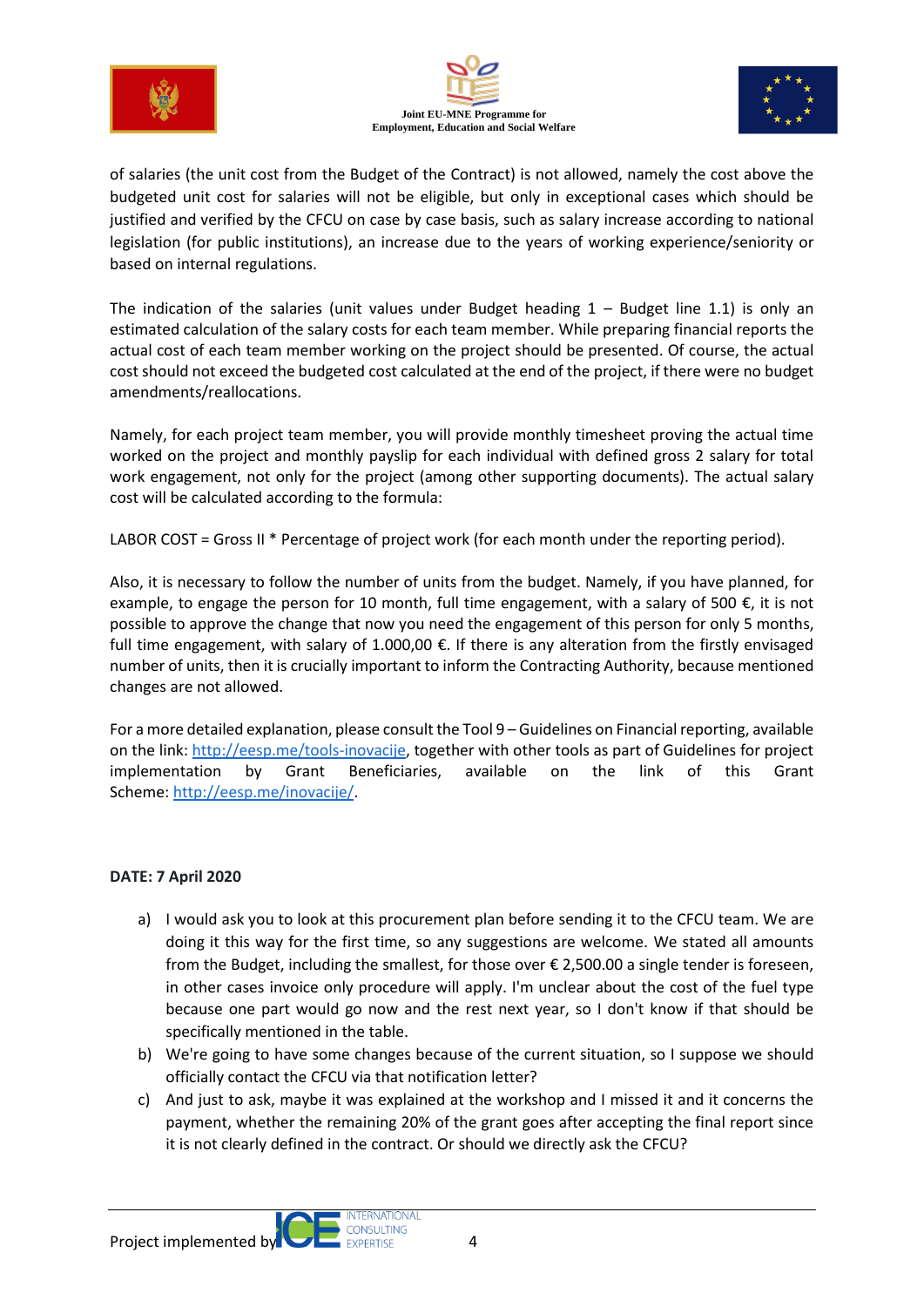





## **Reply:**

- a) Procurement plan will be commented in details by the Contracting Authority (CFCU), some basic inputs are as follows. The logic behind the Procurement plan is that it should be presented by the type of items/services that can be procured together (and can be provided by the same supplier/service provider, or divided in lots to ensure participation of different suppliers/service providers), and not by activities or events. Examples of procurements that should be procured together: IT equipment; performing services regarding studies, researches, projects or elaboration; marketing and visibility services (design, preparation for printing/graphics, printing of visibility materials); catering services; travel costs and procurement of other similar services/items etc.
- b) If the current situation has delayed the implementation of the projects, hindered the realization of some of the planned activities, or led to the need to prolong the current activities, or in any other way affected the realization of the activities of your projects - we advise to make modifications to the contract using Tool 1 of the Implementation Package (Notification letter), contact the CFCU for a request to modify the activity / timetable.
- c) Yes, payment of the remaining 20% of the grant part of the total eligible costs will be done by the Contracting Authority after approval of the final report. Reporting and payment arrangements are defined in Article 4 of Special conditions of the Grant Contract and under article 15 of General Conditions (GC) — Payment and interest on late payment, where among other provisions it is stated that payments of the balance shall be made within 90 days of receipt of the payment request by the contracting authority. The payment request shall be drafted using the model in Annex V and shall be accompanied by a narrative and financial report in line with Article 2 of GC - Obligation to provide financial and narrative reports.

# **DATE: 8 April 2020**

The threshold of 2.500,00 euros for the supplies procurement is considered as a price with or without VAT?

**Reply:** Thresholds for all procurement procedures (including purchase based on the invoice only) applies to the estimated value of procurement without VAT, since VAT is not eligible cost, as it was already envisaged in the Project Budget (unit values of items to be procured/purchased).

#### **DATE: 8 April 2020**

1. One of the members in the project team was hired at the level of 33% of engagement. In the period from submission of the project documentation to the signing of the contract, the salary was increased to that person. What (and is there anything) that needs to be done to adjust the documentation to the factual situation (e.g. adjust percentage of engagement)? The project team does not want to increase the amount defined for this budget line.

**Reply:** While preparing the Grant contract (during the Budget clearing process), the unit cost for salaries was calculated on the basis of the last 3 payslips for each employee. In general, the increase of salaries (the unit cost from the Budget of the Contract) is not allowed, namely the cost above the budgeted unit cost for salaries will not be eligible, but only in exceptional cases which should be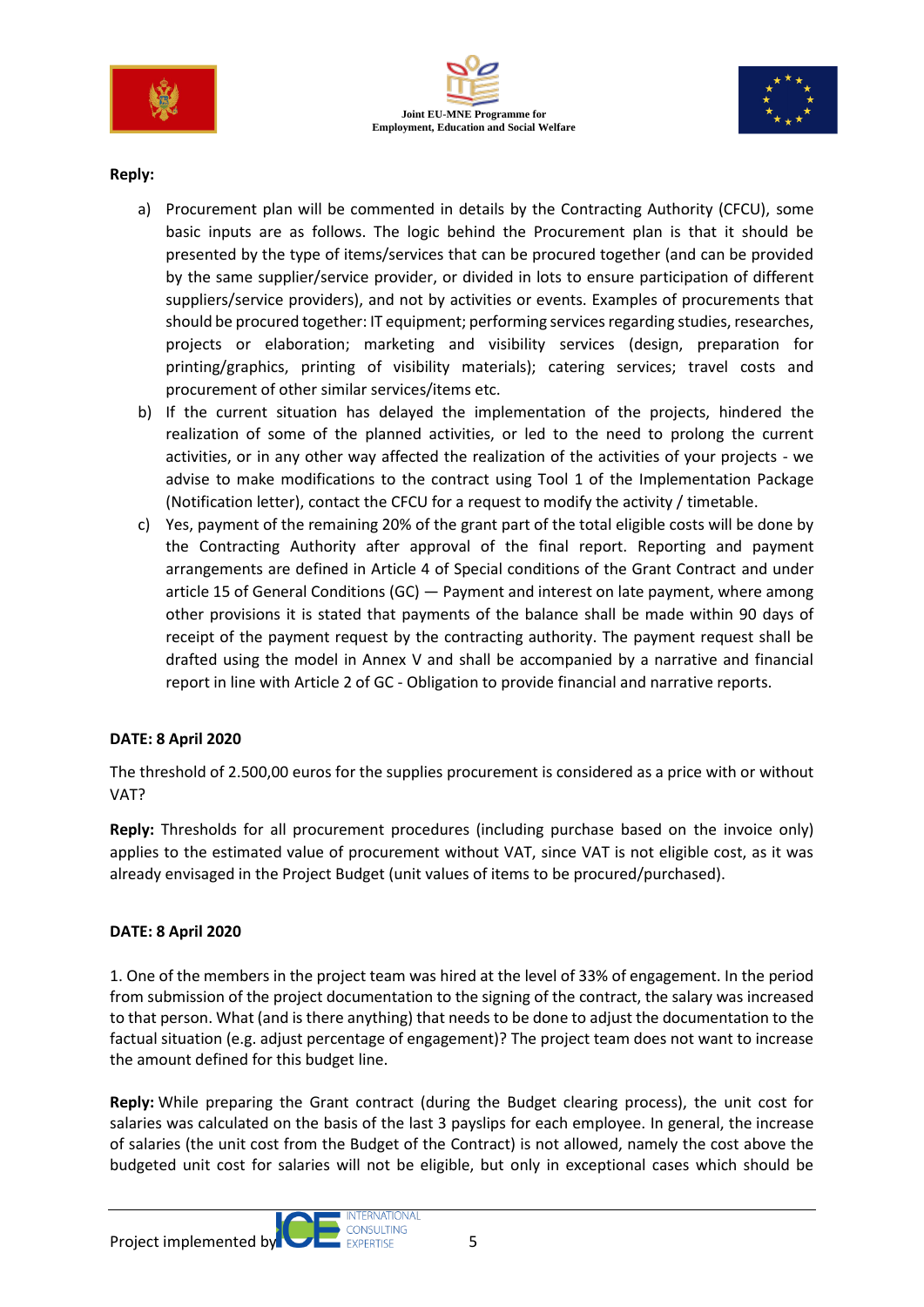





justified and verified by the CFCU on case by case basis, such as salary increase according to national legislation (for public institutions), an increase due to the years of working experience/seniority or based on internal regulations.

In addition, it is not justifiable to reduce the percentage of work on the project without proper justification, and only because the salary was increased.

For further details please look at the reply on the previous question from 7 April.

2. During the implementation workshop, it was suggested that the best option to keep the finances easy for both internal and external control is to open a subaccount in the bank. In case the employee hired through budget head 1 is not hired on 100% of the engagement, how is his / her salary paid. Is it acceptable to pay it in two parts – one as the project part of the salary from the subaccount and the rest of the salary from the company's primary account?

**Reply:** The salaries for project team members can be excluded from payment through the separate project account, since the amount eligible for financing from the project budget will be calculated on the basis of each timesheet and the actual salary paid from the payslip, as described in the reply to the previous question. In that sense, the costs of salaries are traceable and can be easily verified; on the other hand, it allows the grant beneficiaries to follow the usual practice with regards to payment of salaries to the employees (members of the project team).

3. Two of the budget lines we have are related to service contracts with experts in communication and experimental design (PhD students, budget line 6., "Other"). The amount to be paid is not determined on a monthly basis (per month) but for the entire contract (per contract). The contract itself will determine the number and amount of cash tranches. We have entered in the budget that the entire amount of the work contract is calculated in the accounting period Year 1, although the experts would also be engaged in the last six months of the project, between the 12th and 18th months. Can the budget remain in its current state (Table 1) and the contract itself would specify the terms of payment or should it be modified (e.g. as in Table 2)? The amount of funds allocated remains the same (the numbers in the table only illustrates an example).

| Costs                       | All years       |               |               |               | Year 1          |               |               |               |
|-----------------------------|-----------------|---------------|---------------|---------------|-----------------|---------------|---------------|---------------|
|                             | Unit            | # of<br>units | Unit<br>value | Total<br>cost | Unit            | # of<br>units | Jnit<br>value | Total<br>cost |
| Experiment<br>administrator | Per<br>contract |               | 5000          | 5000          | Per<br>contract | 1             | 5000          | 5000          |

Table 1

Table 2

| Costs                       | All years       |               |               |               | Year 1          |               |               |               |
|-----------------------------|-----------------|---------------|---------------|---------------|-----------------|---------------|---------------|---------------|
|                             | Unit            | # of<br>units | Unit<br>value | Total<br>cost | Unit            | # of<br>units | Unit<br>value | Total<br>cost |
| Experiment<br>administrator | Per<br>contract | 1             | 5000          | 5000          | Per<br>contract |               | 2000          | 2000          |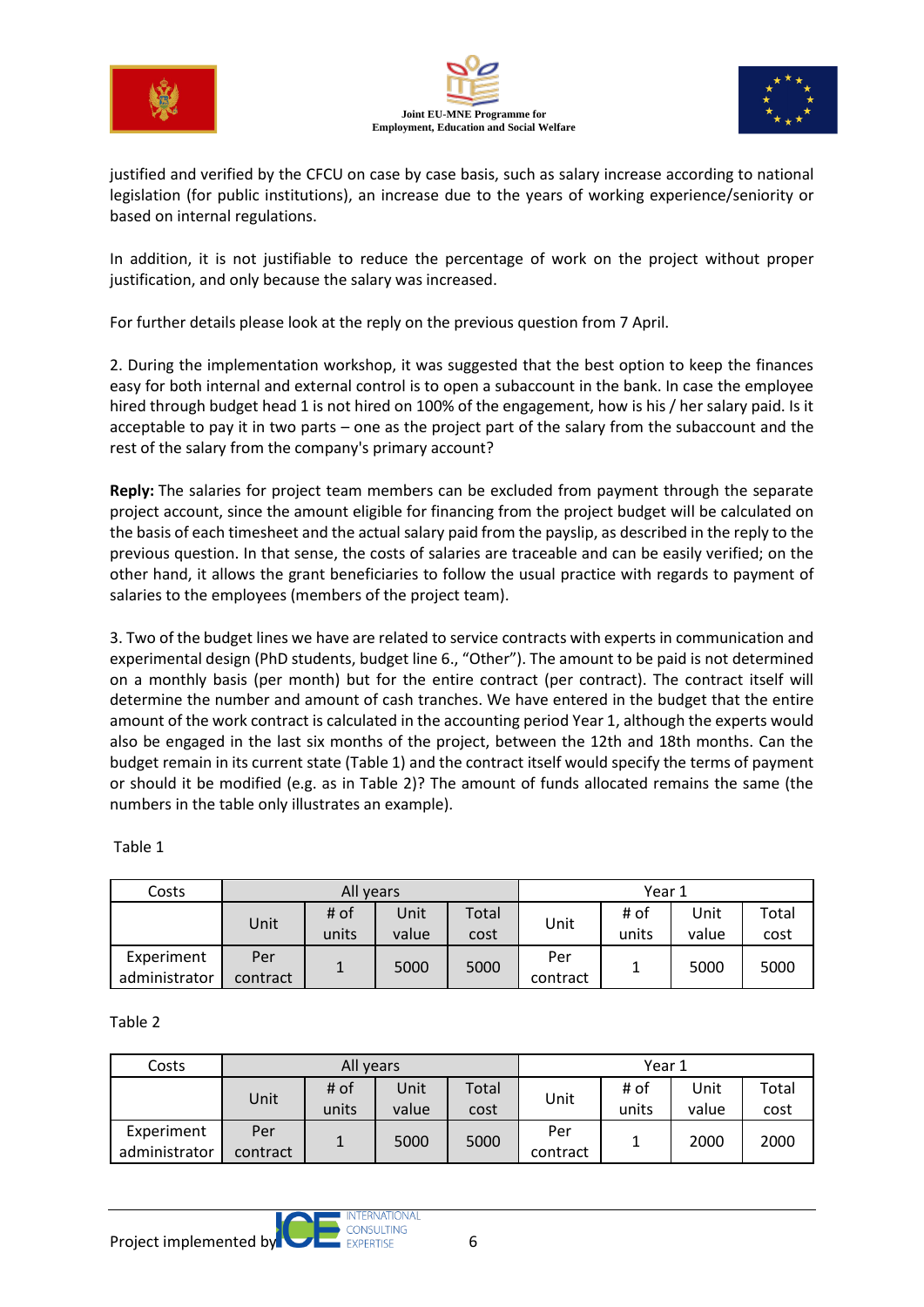





**Reply:** Engaging external experts (in your case under Budget heading 6) is regulated following the applicable procurement procedure. The procurement procedure ends by signing the service contract in which detailed provisions determine the number and amount of cash tranches to be paid to the expert. For the Contracting Authority, only the amount of the signed contract is relevant and eligible for financing under the condition that all rules for procurement are followed. Namely, the budget can remain in its current state (Table 1) and the contract itself will specify the terms of payment.

# **DATE: 15 April 2020**

1. Considering that certain procurement is foreseen to be performed by coordinator, and certain procurement by a project partner, should we prepare the Procurement Plan as a single document or separately for the coordinator and the project partner? Also, if a single plan is submitted, should it indicate who is responsible for which procurement?

**Reply:** Procurement Plan is based on the activity plan and the budget approved for the Action and comprises of procurement procedures to be launched both by Grant Beneficiary and its Project Partners. In that sense, similar procurements (supplies/services) should be procured together on the project level. It is advisable to indicate who is responsible for which procurement.

2. Whether at this point or later during the project implementation, should the following columns from the Procurement plan be filled in:

Tender launch date / Tender Evaluation Date / Contract signature date by second party Completion of the contract (services) / acceptance of goods (supply)

This concern has arisen to us given the information on page 86 of the Implementation of Grant contracts by GBs online workshop we observed that stated that all the columns in question should be completed (slide 86 - Procurement Plan rules and basic principles - bullet 4: The planned launch dates of the procurement, as well as the dates for contract signing and duration of implementation/delivery, are realistic and consistent with the project implementation period) or we may be misinterpreting?

We particularly mention this, since in our plan we have two purchases of supplies (server and laptops) which are between 4,000 € and 5,000 € and procurement of expert services 6,400 € (2x3,200 €) which we will perform through three offers procedure, and everything else is subject to direct procurement and payment by invoice. At this moment we can fill in the column Tender launch date (date from sending invitations/date of publication) with an estimate up to the level of month or quarter, but other columns are not able to predict to that extent precisely now.

Reply: For invoice based/contract based procurements, columns "tender launch date" and "tender evaluation date" should state N/A, while the remaining columns should be filled in, at least indicatively, in line with the activity plan from the Description of the Action (quarter/month and year). With regards to the calculation of dates, please take into account the minimum deadlines:

- for Single tender procedure at least 10 days are given between the invitation and the deadline for submission of the tenders; and
- for Simplified procedure at least 30 days are given between the invitation and the deadline for submission of the tenders.